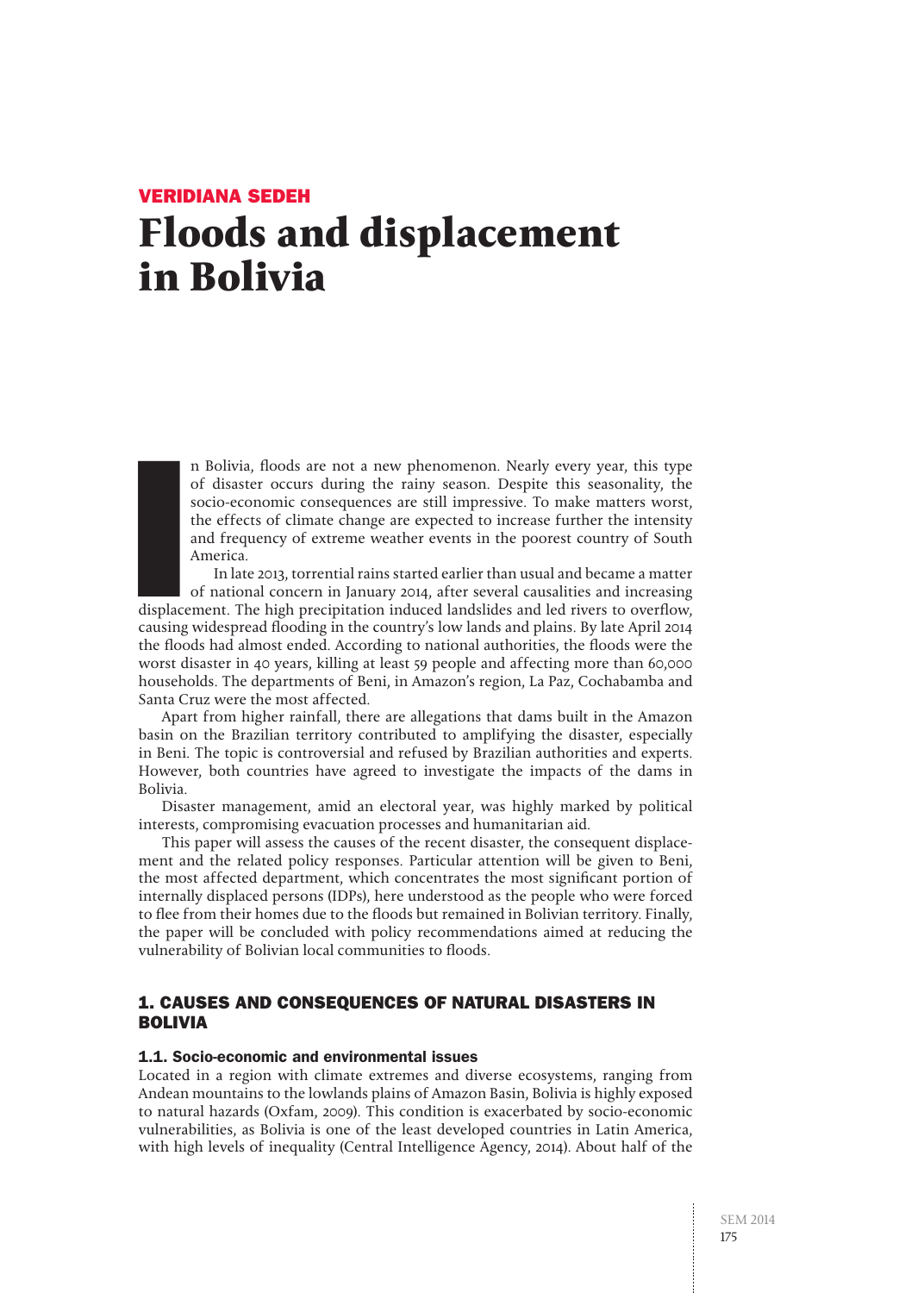population (49.6%) of the 10.6 million inhabitants live below the poverty line, which means with less than the international standard of \$2 per day (Central Intelligence Agency, 2014). Poverty affects mainly indigenous people, which represent roughly 66% of Bolivia's population (Oxfam, 2009).

Bolivia is one of the most affected countries by extreme weather events in the world, ranking 39<sup>th</sup> in the Global Climate Risk Index for 1993-2012 (Kreft et al., 2013). Since 2006, when President Evo Morales was elected, the country has declared at least eight national states of emergency due to natural disasters, especially floods (World Bank, 2013 and El Diario, 2014a).

The inauguration of President Morales brought dramatic changes to the Bolivian political landscape. The left-wing head of state raised minimum wage, promoted land reform and increased state control over companies acting on hydrocarbons, mining and energy sectors (World Bank, 2014). These measures succeeded in improving living standards of the poor but at same time increased tensions among social and political groups (World Bank, 2014). In 2009, a new Constitution was approved, establishing the Plurinational State of Bolivia. In the same year, Morales was reelected and his party, Movement for Socialism (MAS), held, and still hold, the majority in the Congress (Central Intelligence Agency, 2014). In 2013, the legislative branch of the government passed a law modifying the Constitution and allowing Morales to run for a third term in the next presidential elections, which will be held at the end of 2014 (Folha de S.Paulo, 2013).

Throughout the past five years, Bolivia has sustained rapid economic growth mainly due to high commodity prices (Central Intelligence Agency, 2014). A historically high level of gas production and a rise of consumption drove an economic growth of 6.4% in 2013 (Cepalstat, 2014).

#### 1.2. Higher precipitation

In 2013, the torrential rains are considered to have started earlier than usual. The starting date varies in the press; with some articles stating that the rains began in late September while others affirm that the beginning was in October (AFP, 2014 and AlJazeera, 2014). However, normally, the rainy season starts in November. The National Meteorology and Hydrology Service (SENAMHI) of Bolivia was contacted both by phone and email but did not provide any information. According to an assessment conducted by a Bolivian institution on SENAMHI data, from December 2013 to February 2014, in Beni it rained twice as much as it rained in the previous period (Fundación Milenio, 2014).

The alteration on precipitation patterns could be a consequence of climate change. Indeed, global warming impacts are expected to highly affect Bolivia, with changes in the water cycle and more frequent and intense floods being projected to have major consequences for the country (World Bank, 2013 and Oxfam, 2009).

The diversity of Bolivia's biomes also implies that the country is exposed to different climate change impacts, including more frequent droughts, diminishing water availability due to the melting of glaciers, food insecurity, higher incidence of rainforest fires and mosquito-borne diseases (Oxfam, 2009).

The torrential rains led many rivers to overflow causing widespread flooding in the country's low lands. The socio-economic consequences of the disaster, including several causalities and high displacements, led President Morales to declare a national state of emergency in late January. Such an instrument allows local authorities at different levels to make budget reallocations in order to assist the disaster's victims (Al Jazeera, 2014).

More than 140 municipalities, or about one third of the country, were affected by the large-scale floods, which in some areas persisted until April (Bolivia 2014). Even towns that had not been hit by the rains were inundated by the overrun of rivers (interview conducted on 4 April 2014).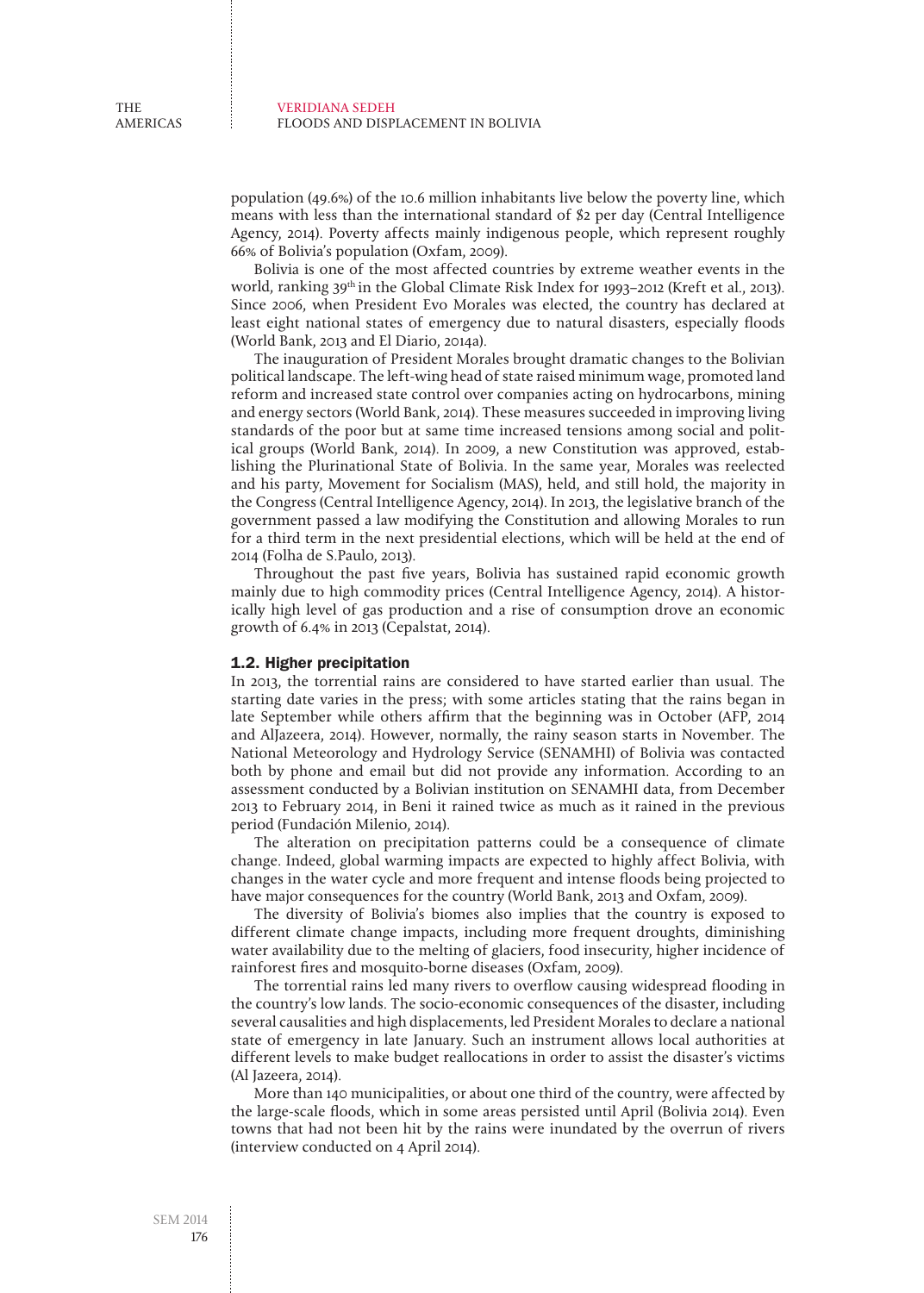



Source: UN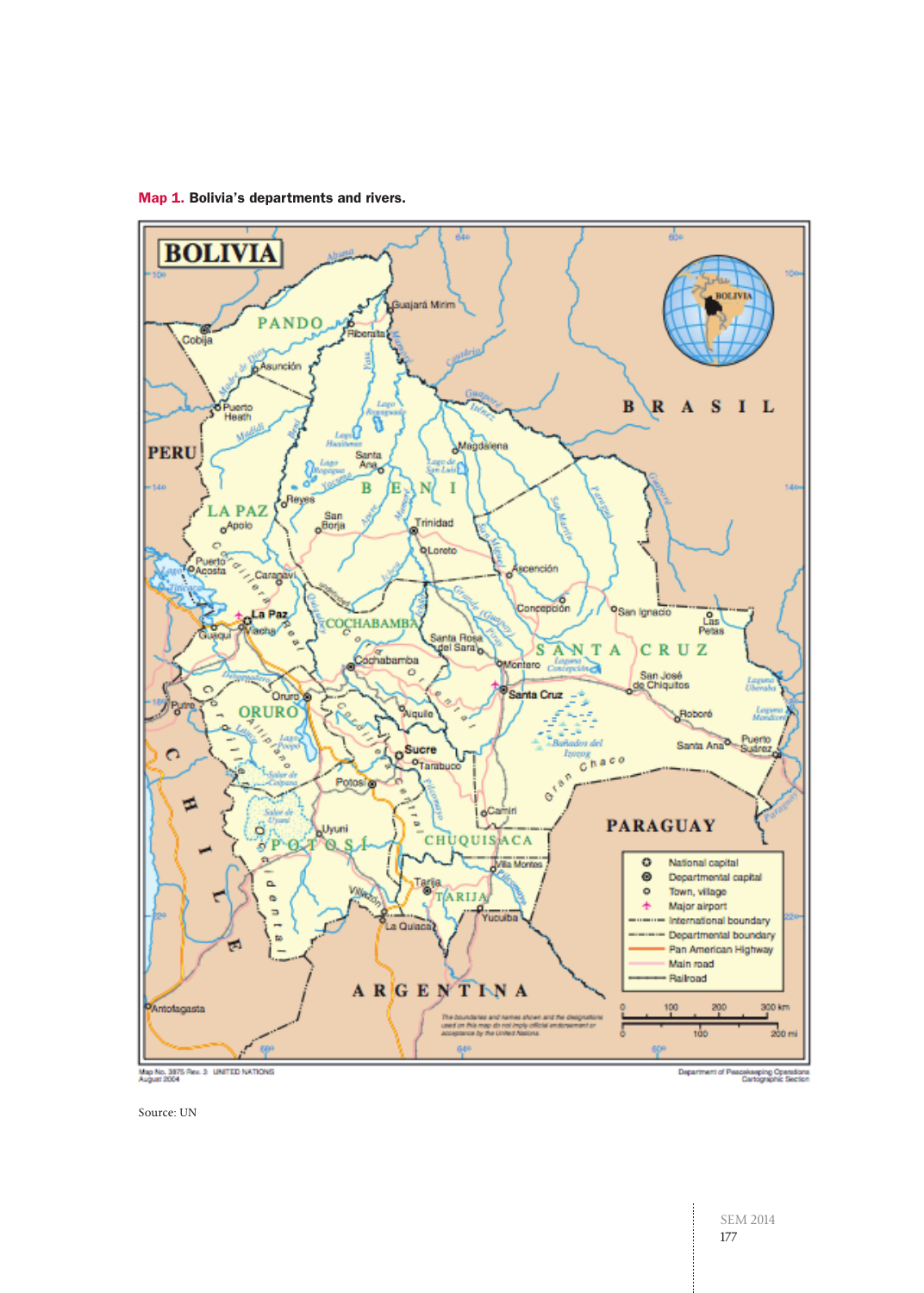The heavy rains and flooding destroyed houses and undermined agriculture and livestock activities, hampering the livelihoods of thousands of households. The disaster also damaged infrastructure, including bridges and roads, cutting off several communities from the rest of the country and compromising their access to food and drinking water (Gouel, 2014).

According to official data, the recent floods killed at least 59 people and have affected more than 60,000 households (EFE, 2014). In Beni, seven out of eight provinces were largely flooded due to the overflow of the Mamore and Beni rivers, affecting more than 22,000 households (El Dia, 2014).

The resulting damages and losses are still being estimated. According to the General Secretary of the government, Raúl Roca, the total number of cattle killed in the country could reach 900,000 (Azcui, 2014c). Preliminary data suggests that only in Beni more than 450,000 heads of cattle were killed or about 14 percent of the total cattle population of this region. Overall, Beni's economic losses could reach higher than 270 million dollars (Acevedo Luna, 2014).

National authorities have classified the recent disaster as the worst in the past 40 years (Infobae, 2014). Morales stated that the recent rains were much more intense than those in the first three years of his mandate and the consequences, especially in Beni, were without precedent in Bolivia's history (EFE, 2014).

In Morales' first term, Bolivia faced exceptional precipitation due to the phenomena of El Niño in 2006/2007 and La Niña in 2007/2008. Coupled with inappropriate infrastructure, the extreme weather events led to catastrophic floods and landslides. It is estimated that El Niño affected 258,460 persons and resulted in an economic impact equivalent to 443 million dollars or 4 percent of Bolivia's GDP in 2007 (ECLAC/World Bank, 2014). The consequences of La Niña in the following year were considered even worse: 618,740 individuals affected and economic damages and losses equivalent to 511 million dollars (ECLAC/World Bank, 2014). Bolivian economists believe that the aggregated economic losses and damages of the recent floods could overpass the 2008 impacts, especially due to impacts on the livestock sector (Acevedo Luna, 2014).

### 1.3. Human--induced environmental changes

Bolivia has high rates of deforestation, which increases the intensity of floods due to the removal of the natural protection of the soil. It is estimated that deforestation reaches about 300,000 hectares per year in the country, mainly driven by the expansion of soybean crops and cattle livestock in Santa Cruz and Beni departments (Oxfam, 2009). Furthermore agricultural activities in Beni rely on slash and burn techniques that also reinforce the risk and intensity of floods (Acevedo Luna, 2014).

Another factor that Bolivian experts affirm to have contributed to the floods' intensity in Beni is the building of two Brazilian dams in Madeira River, the latter being the border between both countries. The hydroelectric power plants of Santo Antonio and Jirau, which are under construction, are said to have slowed down the river flow upstream, increasing the deposit of sediments into the river and thus augmenting the level of overflow during the rainy season (Azcui, 2014b and Chávez, 2014).

Brazilian authorities and experts reject such allegations. They state that the reservoirs are small and that the dams are located far from the border (Chávez, 2014). It is worth noting that on the Brazilian side of the Amazon basin, the states of Rondonia and Acre have faced intense floods due to the unprecedented level of Madeira River – the river rose more than 17.5 meters, the historical record. At least 12,500 Brazilians have been displaced (Damasceno, 2014). Currently there are no conclusive studies showing that the dams are responsible for the floods in the Amazon region. In March 2014, the governments of both countries agreed to start investigations on the possible link between the dam construction and the resulting floods (Azcui, 2014b).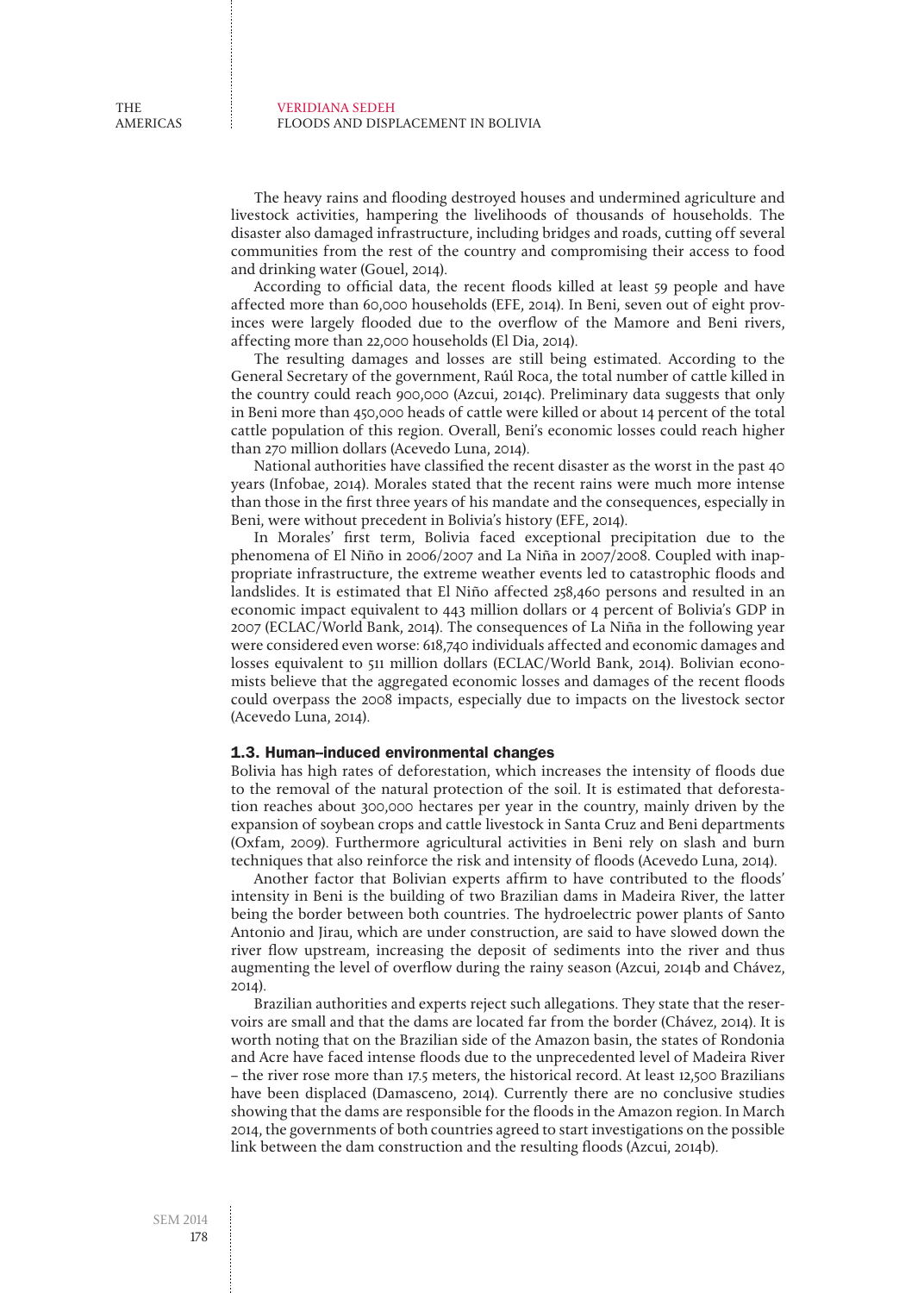# 2. Analysis of the displacement

#### 2.1. Patterns of displacement

The recent torrential rains and long lasting floods played a crucial role in the displacements incurred in Bolivia. Socio-economic issues were also significant drivers of such forced displacement. According to Walter Arce, IOM Chief of Mission in Bolivia, the most affected households by the natural disaster were the low-income population, highly dependent on subsistence agricultural activities (interview conducted on 4 April 2014). The majority of victims lived in lowlands situated in riverbanks and thus flood-prone zones. Arce affirms that 250 households which were resettled in highland zones in the wake of the 2008 catastrophic floods were not affected by the 2013/2014 inundations. This suggests that broader resettlement programs could enhance the Bolivian communities' resilience in the event of future floods.

In 2014, the displacement triggered by the floods occurred in various ways; mainly within Bolivia's borders. In most cases people were forced to flee, sometimes without governmental assistance (AFP, 2014). When the assisted evacuation occurred, it was typically made post-disaster. Both temporary and permanent displacement occurred as a result of floods. The IOM Chief of Mission in Bolivia affirmed that some families would be able to return to their homes within two or three months (interview conducted on 4 April 2014). Other households would need to be resettled.

At the onset of the floods, the communities were unprepared; without options of temporary housing, stocks of food and adequate drinking water (Huañapaco, 2014).

The intermittent rain complicated the rescue and humanitarian aid distribution, which in many cases could only be made through the use of helicopters, airplanes or boats. In Beni, for instance, a joint effort of navy and army officials took a 39-hourjourney by boat to reach isolated communities in Santa Maria in late January. According to the Presidency Minister Juan Ramon Quintana, the boat would provide the local population with staple food, drinking water, medical care and evacuate people voluntarily if they wanted to go to the city of Trinidad, capital of Beni, or other locations in safer conditions. In these cases, the dwellers had the option of taking a ride on the boat in its journey back (Sanchez, 2014).

Unlike the case of Santa Maria, in many communities people were forced to move to high lands, as houses were destroyed or submerged. In Puerto Ballivian, an isolated community near Trinidad, the only dry place was near the village school. When the first humanitarian teams arrived, families were sheltered in the building's patio (Samaritan's Purse, 2014).

According to Bolivia's human rights Ombudsman Rolando Villena, in the Isiboro Secure National Park and Indigenous Territory (TIPNIS), a community-owned land located between the north of Cochabamba and the south of Beni, several indigenous families have left their homes without any type of assistance, In late February, Villena stated that the conditions of isolated indigenous populations were critical, as humanitarian aid was not reaching them. Moreover, there was not adequate information on their living conditions (Erbol, 2014). Morales' second term has been marked by conflicts with TIPNIS communities who oppose the building of a controversial highway, which would divide their territory (Usi, 2013).

In late February, the Mayor of Santa Ana (a municipality of Beni), Gustavo Antelo, affirmed that all the local communities of Santa Ana were underwater and the population had been evacuated to disaster shelters. The local authorities also launched a health warning aimed at avoiding fish consumption after floods reached the sewage treatment pounds (Azcui, 2014a).

In early March 2014, populations in vulnerable neighborhoods of Guayaramerín, one of the most affected municipalities in Beni, were evacuated to camps, as the mounting level of Mamore River, the largest in Bolivia, became an increasing threat to a structure aimed at detaining the river's overflow (Cartagena 2014). On the border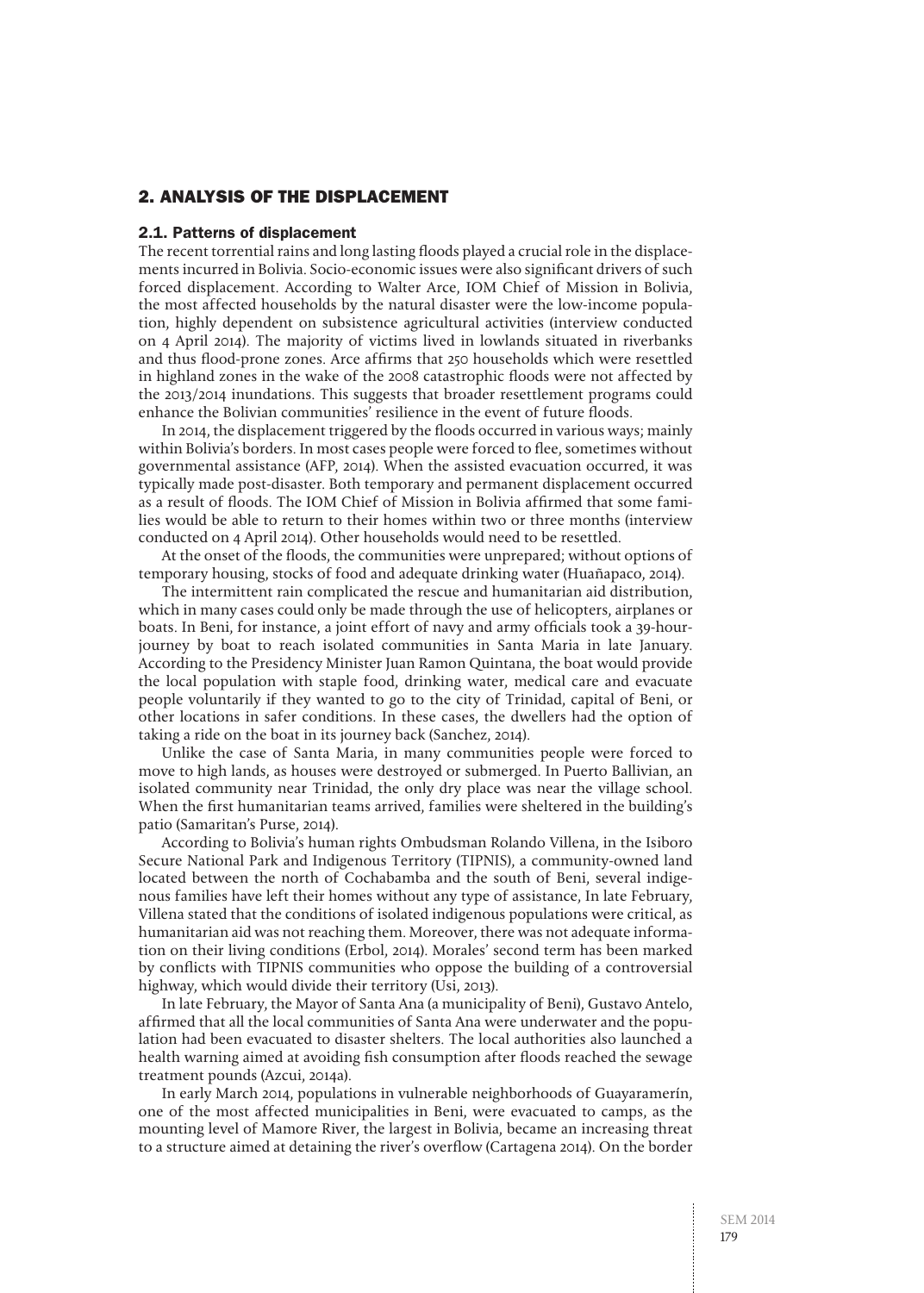with Brazil, Guayaramerín is located in a region where all the accumulated water of Bolivia's rivers flows towards them from the Andes towards the Atlantic Ocean. Mamore unites with Beni River to form the Madeira River**.** 

In early April 2014, Mamore flows continued to increase, flooding both urban and rural areas of Guayaramerín. By that time, the evacuation process was still ongoing and some displaced people had to cross international borders. Approximately 120 families had to be sheltered in Brazil, as the level of Mamore River hindered their transfer to Bolivian shelters. Preliminary data estimated more than 2,500 households affected. In the city of Guayaramerín, although the inundation hampered the access to houses, some owners resisted to go to shelters trying to protect the remainder of their belongings (El Diario, 2014e).

According to the Emergency Operations Center (COE), nearly all the public facilities in Guayaramerín were used as shelters and school classes were suspended until mid-April, when the water level started to decline, in order to accommodate the displaced people (El Diario, 2014d).

# 2.2. Disaster shelters and camps

Internally displaced persons - henceforth referred to as "IDPs" - were sheltered in educational and sport facilities, exhibition venues and improvised camps. The federal and local governments, with support of international organizations, such as the United Nations, distributed tents for thousands of households. Governments of other countries such as Italy, Argentina, Brazil, Venezuela and the United States also assisted with humanitarian aid (Economía Bolivia, 2014b).

In Trinidad, Beni's capital, three generations inhabited the same tent. Rosa, Graciela and Cibeles, grandmother, mother and daughter, shared a 16-square-meter tent with five other members of their family (World Food Program, 2014). One of the evacuees, Cristina Moye, from Puerto Geralda, stated that in her shelter the food provided consisted only of rice, noodles and chicken innards (Pérez, 2014).

Besides food issues and poor water and sanitation services, IDPs also faced the risk of disease exposure. By the beginning of April, there were more than 100 thousands registered cases of health problems among the affected population in approximately 150 disaster shelters, including respiratory infection, mycosis and acute diarrheal disease. In Riberalta, at least two cases of dengue were recorded in shelters. In this municipality, located in Beni, at least 90 communities were affected by the floods and 29 shelters were set (Agencia Boliviana de Información, 2014).

The International Organization for Migration (IOM) in Bolivia has worked to transform improvised shelters into "model camps" aimed at improving the living conditions of the displaced persons. In these camps the families were sheltered in tents and had access to electricity. In addition, the organization has worked jointly with the NGO 'Action Against Hunger' to provide water and sewage treatment for the camps as well as transportation for displaced children to attend school. In partnership with the federal and local governments and supported by the Spanish Agency for International Cooperation and Development (AECID), IOM established a camp with 250 family-size tents in Trinidad, where even the shelters had been flooded (IOM, 2014; Economía Bolivia, 2014b). Another camp with tents for 500 families was set-up in Guayaramerín (IOM, 2014).

## 2.3. Divergent numbers

As common in many cases of internal displacement, it is difficult to obtain a reliable total Figure of IDPs in Bolivia. Bolivian official data from late February 2014 reports that approximately 60,000 households were affected by the flooding (EFE, 2014). This number is probably higher as floods lasted until April 2014 and there is no data on isolated communities. Official reports only inform aggregated data regards to the number of IDPs, meaning that it is not possible to determine the total number of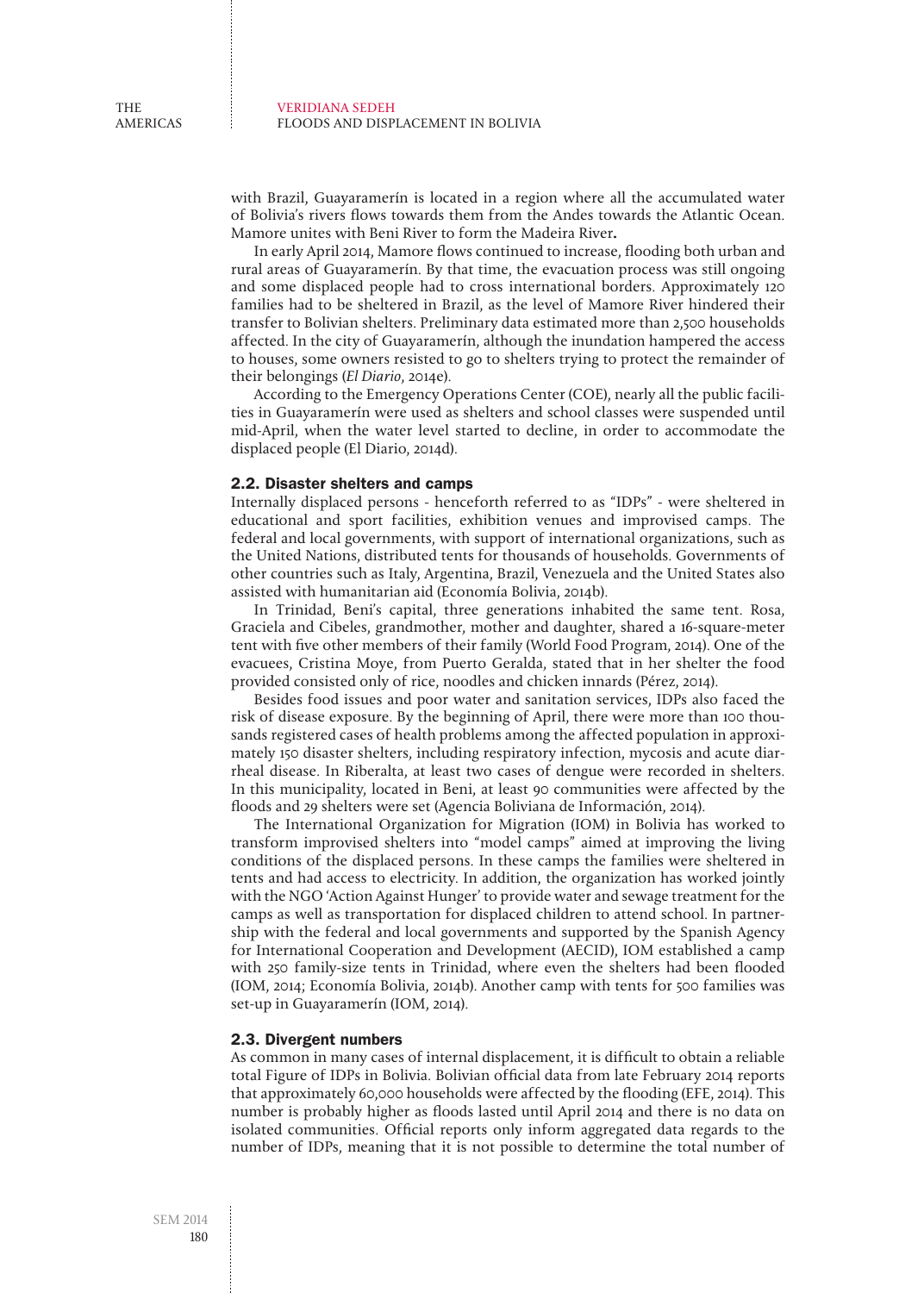people affected or displaced. This could be regarded as a way of reducing public perception with regards to the social consequences of the flooding. The World Food Program, in turn, estimates that floods have affected 325,000 people (El Diario, 2014j).

Press coverage, especially foreign reported articles, use the Figure for families affected as the number of households displaced. This also seems to be the case in IOM reports, which mention 68,000 homeless families (IOM, 2014). The Spanish newspaper El País reported that there were some 200,000 people displaced and 75,000 households affected (Azcui, 2014c) without providing the data source. The IOM Chief of Mission in Bolivia, Walter Arce, however, highlights that the official Figure of households affected by the floods does not only refer to IDPs but also, for instance, to families who lost agricultural production and remained in their lands (interview conducted on 4 April 2014). According to Arce the number of displaced households by early April was 7,000. This estimation does not take into account the indigenous communities of TIPINIS, from which there is a lack of accurate data.

In Beni, floods affected more than 22,000 households in several municipalities and indigenous communities according to the governor of this region, Carmelo Lens El Diario, 2014i).

# 3. Disaster risk management and policy responses

## 3.1. Lack of disaster prevention

Socio-economic damages due to the recent floods can be considered, at least to some extent, as a consequence of the lack of appropriate disaster risk management at both the local and national level. Precipitation in the last season have exceeded records of past years and floods are expected to occur in Bolivia on a yearly basis and are becoming increasingly severe. The rise of floods intensity can be perceived, for instance, by reading news from the past seven years. Press articles from 2007/2008, for example, considered the floods at that time the worst in Bolivia. Four years later, national authorities classified the 2012 floods as the worst. In 2014, the floods reached a new record, being considered even more severe (Stephanes, 2012).

In spite of past disasters and the projections that floods might become more frequent due to climate change, little has been done to reduce the vulnerability of communities. Many affected households were living in flood-prone zones and the authorities do not rely on early warning systems or a logistic instrument for risk management (Acevedo Luna, 2014). In addition, deforestation and some agricultural practices increased the intensity of floods (Acevedo Luna, 2014).

Marcelo Higueras, a Bolivian expert in natural resources, states that although Bolivia has several laws in place concerning the environment and risk management, they are often not effective in practice. An example of this is the 2000 law for risk reduction and disaster response aimed at establishing a legal landscape to encourage a reduction of socio-economic vulnerabilities of Bolivia and an appropriate management of natural, technological and man-made disasters. Higueras affirms that Bolivian policies concerning disaster management adopt a post-event approach rather than a prevention perspective. The expert points out, however, that the government of Santa Cruz as well as some municipal governments, including the city of La Paz, has been implementing climate change adaptation programs (Acevedo Luna, 2014).

Moreover, public investments on disaster risk management are low and are not encouraged by Bolivian law. According to the public spending specialist economist Jimmy Osorio, the public expenditure from the departments and municipal governments on disaster risk management is less than 2% of total investment as such expenditure is optional (Acevedo Luna, 2014). Furthermore, he highlights that the spending on risk management is related to rehabilitation and rebuilding, confirming the small investment in prevention.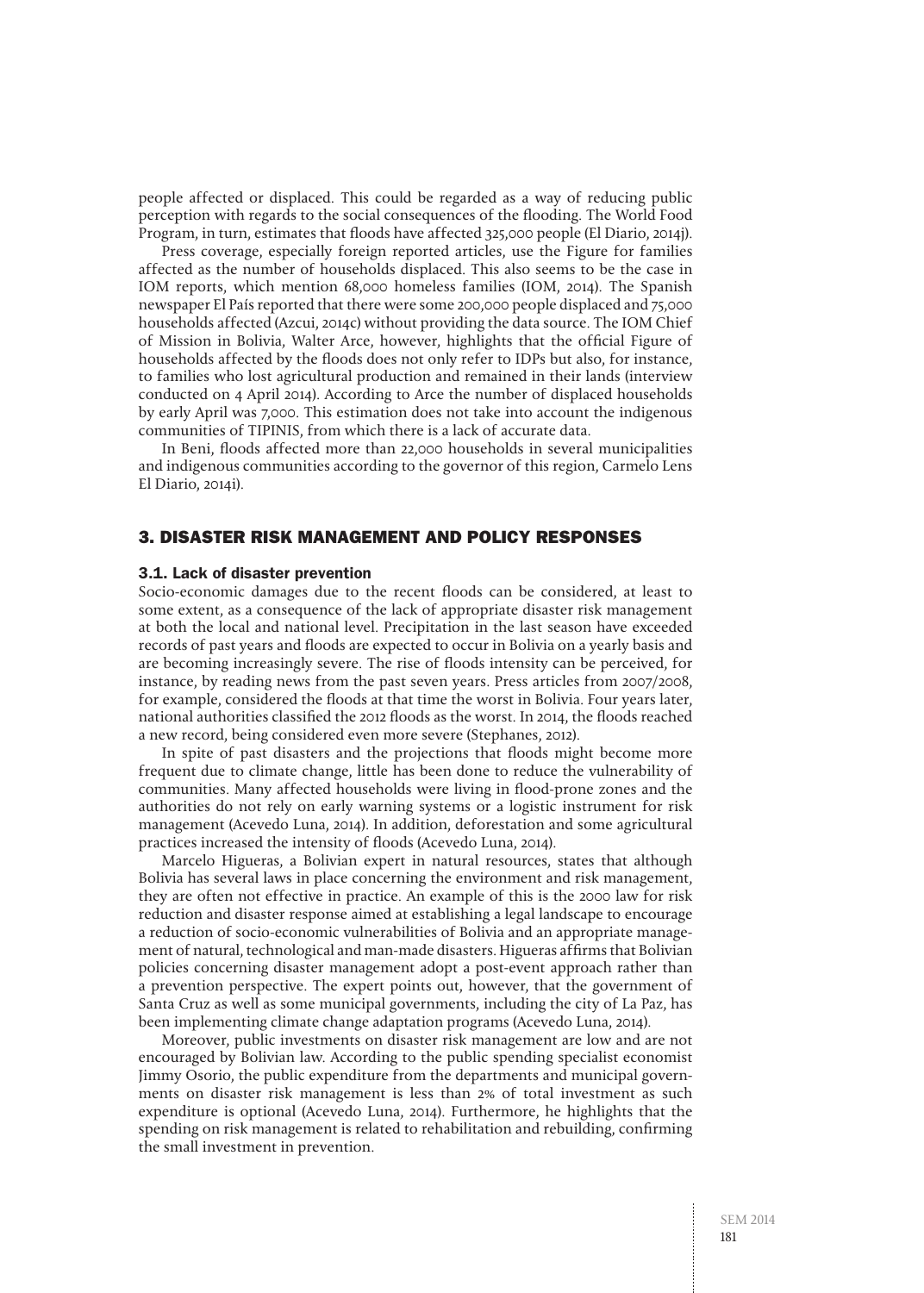Economist Armando Méndez, economic policy specialist and former president of Bolivia's Central Bank, considers that the Bolivian government could have carried out infrastructure work, such as the channeling of rivers and the building of retaining walls during the dry seasons in order to avoid socio-economic damages (El Diario, 2014b). These types of initiatives would have possibly spared authorities from urgent measures such as to build retaining walls in the face of rivers' overflows. This can be illustrated by the case of Santa Ana, in Beni, where the federal and local governments with Venezuela's support, worked to build a retaining wall to protect the urban center as the level of Mamore River was dramatically increasing. According to official reports, helicopters had to transport the sand required for this civil work (Azcui, 2014a). A similar situation occurred in San Joaquin, also in Beni, where municipal authorities attempted to build a structure to detain the flooding after 70 percent of the town's population had been already affected by the flood and 70 households were evacuated (Peredo, 2014).

It is worth noting that in 2007 the World Bank approved a 12.5 million dollar project aimed at helping Bolivia to implement its National Plan for Sustainable Rehabilitation and Reconstruction, launched in the wake of the natural disaster due to El Niño 2006/2007. The project was also aimed at strengthening Bolivia's ability to respond to future adverse natural hazards (World Bank, 2014). In 2008, following La Niña, the budget of the Emergency Recovery and Disaster Management Project was increased to 16.5 million dollars (World Bank, 2014).

The World Bank's project focused on rebuilding infrastructure including roads, bridges and river flood walls, as well as on fostering instruments and tools to be incorporated in disaster risk management (World Bank, 2013). For example, the initiative encouraged the improvement of SENAMHI's forecasting capability and carried out institutional capacity building trainings on risk management (World Bank, 2014). The Bank considered the project's results, which ended on September 2013, as satisfactory, despite several difficulties regarding its implementation. The volatile political situation, high turnover of government officers and disagreement between national and departments governments over responsibility for prevention efforts are among the main challenges identified against the project's effectiveness (World Bank, 2014). The World Bank considers that, in spite of recent progress on Bolivia's legislative framework, there are currently still significant legislative gaps and lack of operational capability with regard to disaster risk management (World Bank, 2014).

## 3.2. Political schisms and consequences on humanitarian efforts

The assistance to the victims of floods was highly poisoned by political schisms. Tensions, disagreements and exchanged accusations between the federal and departments government resulted in a lack of coordination, duplication of efforts and inequality in the distribution of humanitarian aid. There are also allegations that public assistance was politically driven at different levels, leading to an unequal assistance between communities that supported the governments and their opponents.

According to Bolivia's human rights Ombudsman Rolando Villena, certain areas were provided with food and drinking water more frequently than others. Certain households received support from the federal, state and municipal governments while others received no assistance whatsoever (Pérez, 2014). The situation is said to be particularly prevalent in Beni, where Morales's MAS party never won elections. Indigenous populations in TIPINIS have also been considered as the least assisted groups (El Diario, 2014c). The Ombudsman Villena was elected in 2010 by the Plurinational Legislative Assembly for representing the interests of the Bolivian people through investigating and addressing complaints of human rights violation.

However, federal authorities refused these allegations. The Ministry of Defens Rubén Saavedra, for example, accused the Ombudsman Rolando Villena of allowing politics to influence his statements following the natural disaster and affected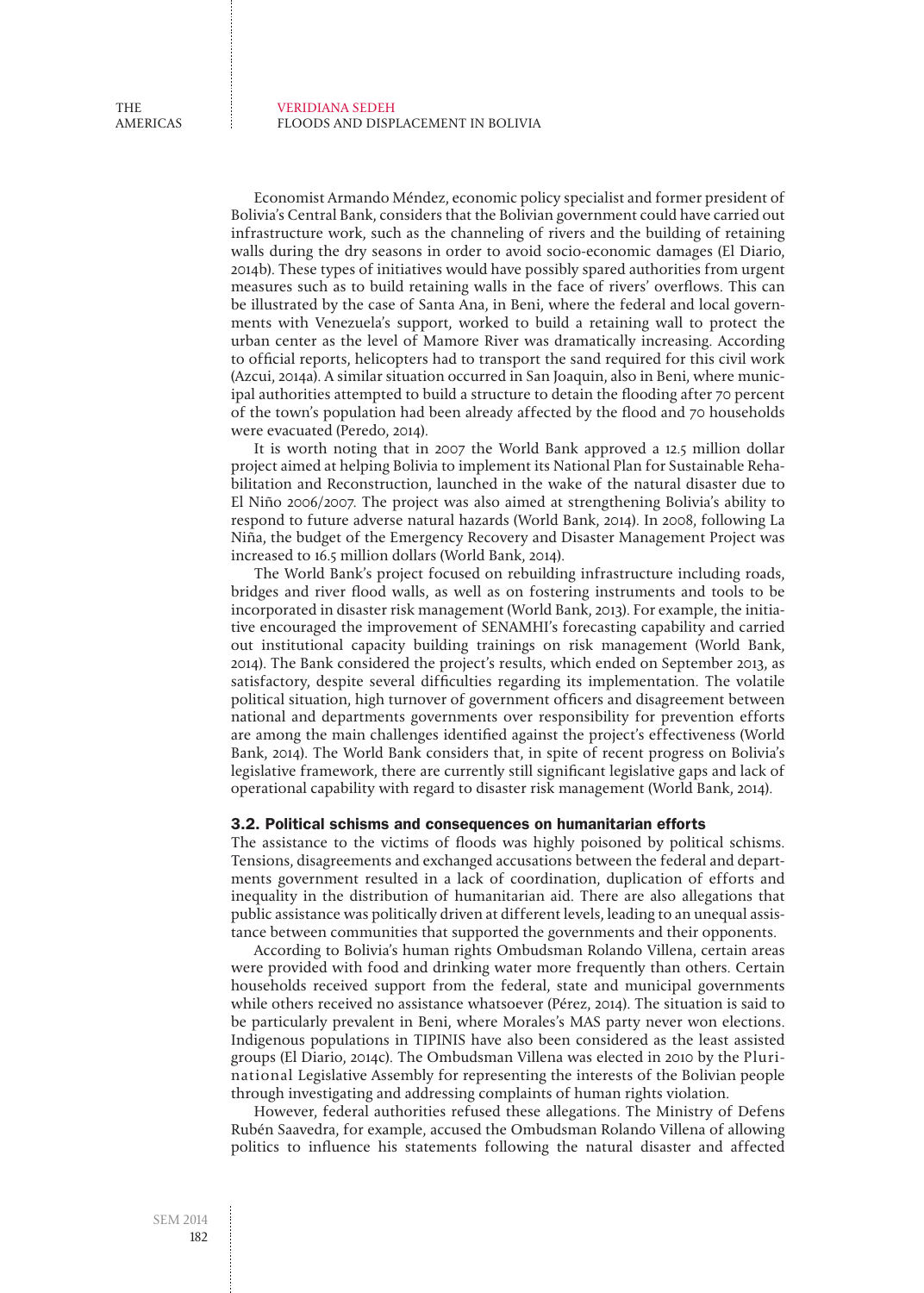households. Saavedra stated that the federal government provided more than 900 tons of humanitarian aid (Pérez, 2014).

On the other hand Bolivia's human rights Ombudsman, the governor of Beni and representatives of the Catholic Church affirmed that humanitarian aid was insufficient to meet the affected households' needs. They insisted that the federal government should have declared a state of disaster in the departments of Beni, Pando and La Paz (Economía Bolivia, 2014a). According to Bolivian Law 2140 on emergencies and disasters, this mechanism facilitates the receiving of international aid (Pérez, 2014).

President Morales refused to declare a state of disaster affirming that the government had sufficient conditions to help Bolivians (Agencia Boliviana de Información, 2014). The opposition accused the President of taking this stance due to political motivations (El Diario, 2014h).

Members of the government, in turn, alleged that Beni's request of declaring a state of disaster had political motivations. The Bolivian Vice President, Álvaro García Linera, said that the governor of Beni and the mayors of such department wanted to save money for electoral campaigns (Pérez, 2014).

## 3.3. Rebuilding plan and recommendations

In the wake of the 2014 natural disasters, the Morales government presented the Plan Patujú, aimed at rebuilding and rehabilitating the zones impacted by the rains and floods as well as preventing future disasters. According to Morales, 476 million dollars will be invested in disaster risk management, both in rehabilitation and prevention (Los Tiempos, 2014).

The Bolivian president states that the Plan will focus on enhancing infrastructure, including road rehabilitation, the building of dikes and rebuilding of damaged houses. The strategy focuses on investments in sanitation, cash transfers for small farmers and a program to foster cattle herd repopulation. In addition, Morales pledged to allocate 2.6 million dollars in new resettlement programs (Los Tiempos, 2014). A policy to assist the affected households to overcome economic losses is essential and could help to reduce the risk of migration to urban areas as a mean to escape poverty.

Before the announcement of the Plan Patujú, federal authorities affirmed that 30,000 hectares of state owned lands would be used for the resettlement of 600 affected households in the province of Santa Cruz (Agencia Boliviana de Información, 2014). According to the Vice Minister of Land Jorge Barahona, the resettlement process would be voluntary, meaning that the families would choose whether to move or not. (Agencia Boliviana de Información, 2014).

In order to prevent further displacement and other severe consequences due to floods, Bolivia has to implement measures to reduce communities' vulnerability. High priority should be given to improving the livelihoods of those affected, enabling them to escape poverty and move to safer areas with increased job opportunities. Resettlement programs should aim at significantly reducing the number of people living in flood-prone zones. This could also be an important adaptation strategy against the impacts of climate change. Apart from reducing environmental vulnerabilities, it is essential to foster the economic inclusion of the resettled people, since with the resettlement they tend to lose their means of livelihood thus increasing their economic vulnerability. However, in order for these programs to succeed, they have to be based on sound science data and to be designed jointly with communities.

Another crucial measure is to build appropriate infrastructure aimed at diminishing the risk of inundation, such as the channeling of rivers and retaining walls. It is also necessary to put in place effective early warning systems to enable people to evacuate before a natural disaster strikes. This could reduce the number of victims and cases in which people are cut off geographically from the rest of the country, loosing access to essential provisions. Moreover, the communities have to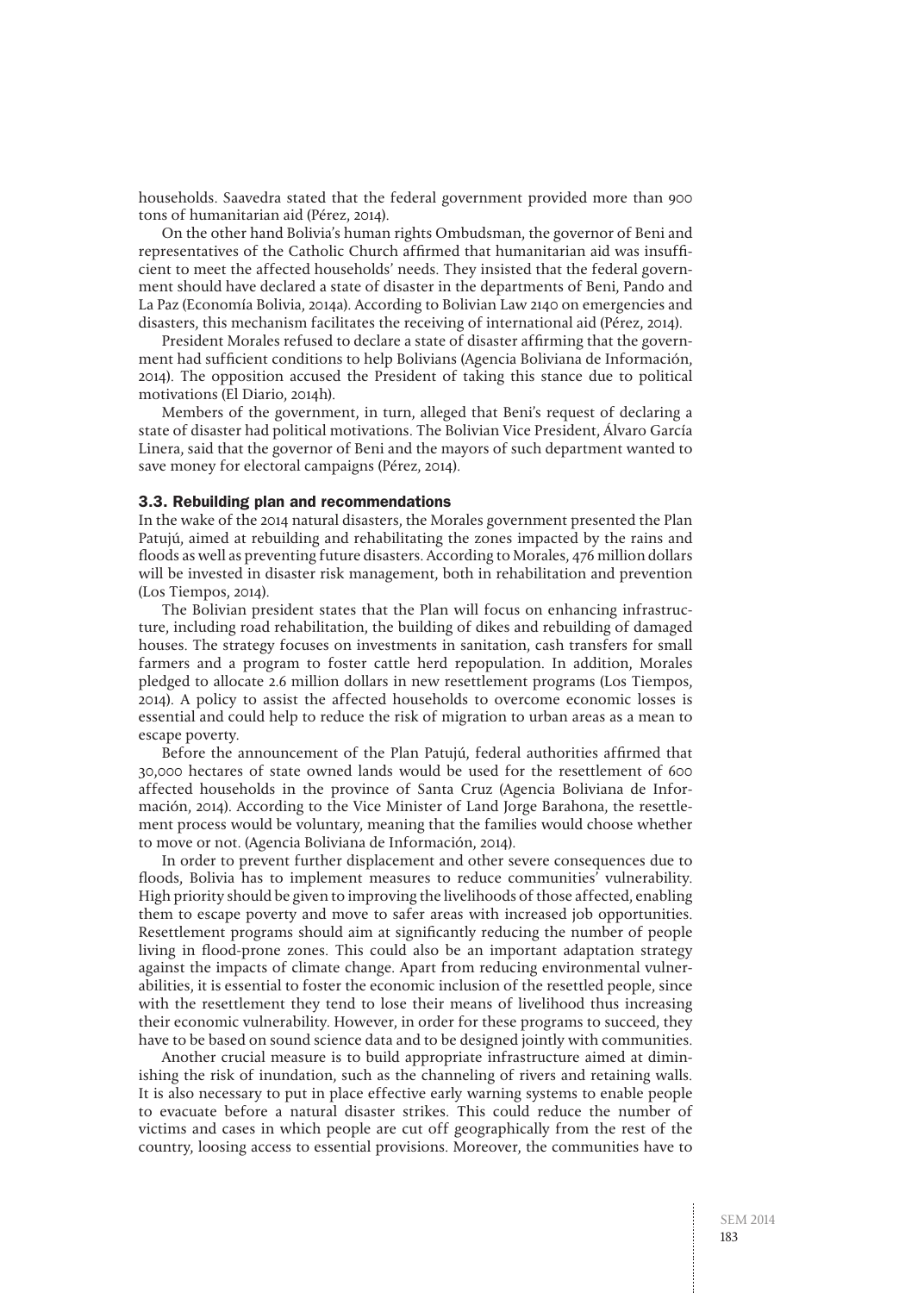be educated on how to react in emergency situations. Policies should also target the reduction of deforestation rates and agriculture practices that increase the risk of floods as well as to foster reforestation programs.

In addition, disaster risk management in Bolivia should focus on prevention and be carried out in coordination with different levels of the government. The views of various stakeholders, including the local communities, should be taken into account during the design of these policies. It could be made, for instance, through public consultations.

# 4. Conclusion

The recent natural disasters in Bolivia can be considered partially as man-made disasters. Human activities have not only contributed to increasing the communities' vulnerability to natural hazards but are also likely to have augmented their intensity. A large portion of the population affected were socially vulnerable and lived in flood-prone zones, being forced to flee when the disaster occurred.

Besides the lack of risk prevention, crisis management, including the distribution of humanitarian aid and the evacuation process, was negatively affected by political rivalries. As a result, many families were forced to flee without assistance. Even those families relying on public support were accommodated in improvised shelters, with poor services.

Climate change is expected to further increase the frequency and intensity of extreme weather events in Bolivia. In order to cope with these impacts, disaster risk management is needed. Such strategies should focus on prevention, reducing the population's exposure to disasters and the resulting effects. Resettlement programs may be a crucial strategy to adapt to climate change, if well designed.

At the same time, it is necessary to take appropriate measures to reduce the factors that increase the risk and intensity of floods. The impacts of Brazilian dams in Bolivia have yet to be investigated, and if proven, appropriate actions would be required to lower their effects.

As natural hazards are likely to continue to take place in Bolivia, the government should take advantage of the recent economic growth and implement comprehensive policies in order to prevent the country from facing major disasters and consequent displacement on a yearly basis. Better coordination among the different levels of government is also needed to guarantee that the country's population will be equally and more efficiently assisted in the event of natural disasters. ♦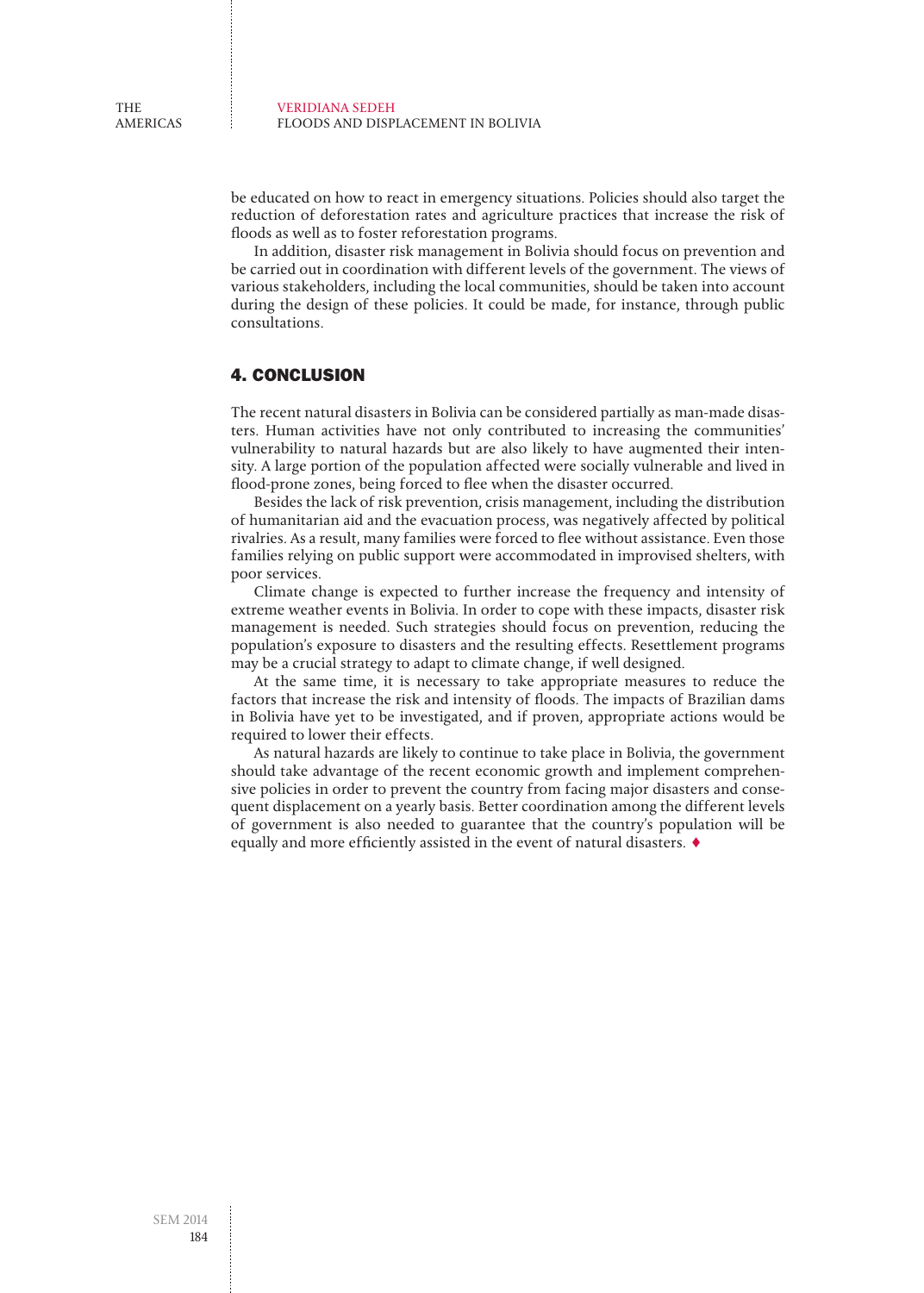# **BIBLIOGRAPHY**

#### **ARTICLES**

- Boano, Camillo, Zetter, Roger and Morris, Tim. 2007. Environmentally displaced people: Understanding the linkages between environmental change, livelihoods and forced migration. Oxford: Refugee Studies Centre
- Brown, Oli. 2008. Climate Change and Migration, International Organization for Migration (IOM)

### **BOLIVIAN GOVERNMENT'S RELEASES**

- Agencia Boliviana de Información. 14 February 2014. Gobierno Asegura que Tiene Fortaleza Suficiente para Expandir Presencia en Zonas de Desastres. In Ministry of Defense. Retrieved from www.mindef.gob.bo/mindef/ node/1249
- Agencia Boliviana de Información. 26 March 2014. Otorgarán tierras fiscales en Santa Cruz para reubicación de 600 familias damnificadas por lluvias. Retrieved from http:// www3.abi.bo/nucleo/noticias. php?i=2&j=20140326145202

#### **BOOKS AND REPORTS**

- Oxfam International. 2009. Bolívia: cambio climático, pobreza y adaptación. La Paz, Bolivia
- World Bank. 2014. Bolivia Emergency Recovery and Disaster Management Project. Washington, DC : World Bank Group. http://documents.worldbank. org/curated/en/2014/03/19377603/ bolivia-emergency-recovery-disastermanagement-project
- Kreft, Sönke and Eckstein, David. 2013. Global Climate Risk Index 2014 Who Suffers Most from Extreme Weather Events? Weather-Related Loss Events in 2012 and 1993 to 2012. Germanwatch e.V.

# **INTERNATIONAL ORGANIZATIONS AND NGOS ARTICLES AND REPORTS**

- Fundación Milenio. 2014. Lluvias excesivas y desbosques. Retrieved from http://www.fundacion-milenio.org/ Informe-Nacional-de-Coyuntura/ coy-232-perdidas-economicas-porinundaciones-enero-febrero-de-2014. html
- Gouel, Elisabeth. 2014. Assistance to survivors of long lasting floods, Bolivia. ACT Alliance, Switzerland.

Retrieved from http://www. trust.org/item/20140317143623 m1n2r/?source=hppartner

- International Organization for Migration (IOM), 18 March 2014. Bolivia: IOM builds model camps after floods displace 68,000 families. Retrieved from www.iom.int/cms/ en/sites/iom/home/news-and-views/ press-briefing-notes/pbn-2014/pbnlisting/iom-builds-model-campsafter-flo.html
- Samaritan's Purse International Relief. 2014. Aid for Bolivia Flood Victims. Retrieved from http://www. samaritan.org/article/helping-boliviaflood-victims/
- United Nations Office for the Coordination of Humanitarian Affairs (OCHA). 2004. Guiding principles on internal displacement.
- World Bank, 25 April 2013. Bolivia faces the force of nature. Retrieved from http://www.worldbank.org/en/news/ feature/2013/04/25/Bolivia-faces-theforce-of-nature
- World Food Program. 2014. Bolivia: un techo, el cobijo para no zozobrar. 28 February retrieved from http://es.wfp. org/Bolivia-un-techo-el-cobijo-para-nozozobrar

#### **INTERVIEW**

– Interview with Walter Arce, IOM Chief of Mission in Bolivia, conducted by phone on 4 April 2014

#### **PRESS ARTICLES**

- Acevedo Luna, Ismael. 30 March 2014. Pérdidas por el clima pasarán a las del 2008. In El Dia, retrieved from http://www.eldia.com.bo/index. php?c=Portada&articulo=Perdidaspor-el-clima-pasaran-a-las-del-2008&cat=1&pla=3&id\_articulo=141885
- AFP, 15 February 2014. Bolivia comienza a recibir la ayuda internacional por las inundaciones. In Infobae. Retrieved from http://www. infobae.com/2014/02/15/1543891 bolivia-comienza-recibir-la-ayudainternacional-las-inundaciones
- Aljazeera, 8 February 2014. Deadly floods drown swathes of Bolivian land. Retrieved from http://www.aljazeera. com/video/americas/2014/02/deadly-

floods-drown-swathes-bolivianland-201428264949462.html

- Azcui, Mabel. 25 February 2014a. El anuncio de lluvias en Bolivia causa zozobra entre la población. In El País, La Paz. Retrieved from http://internacional.elpais. com/internacional/2014/02/25/ actualidad/1393351882\_457978.html
- Azcui, Mabel. 8 March 2014b. Brasil e Bolívia dispostos a reavaliar os efeitos das inundações nas duas represas. In El País, La Paz. Retrieved from http:// brasil.elpais.com/brasil/2014/03/08/ internacional/1394247277\_205721.html
- Azcui, Mabel. 12 March 2014 c. Na Bolívia, cheia afetou 75.000 famílias e pode ter matado 900.000 gados. In El País, La Paz. Retrieved from http:// brasil.elpais.com/brasil/2014/03/12/ internacional/1394652388\_186847.html
- Bolivia. 17 February 2014. 58.691 familias afectadas, 56 personas fallecidas y 11 desaparecidas por lluvias. Retrieved from http://www.bolivia.com/ actualidad/nacional/sdi/81810/58691 familias-afectadas-56-personasfallecidas-y-11-desaparecidas-porlluvias
- Cartagena, Jenny. 9 March 2014. San Joaquín inicia evacuación en zonas riesgosas. In Los Tiempos. Retrieved from http://www.lostiempos.com/ diario/actualidad/nacional/20140309/ san-joaquin-inicia-evacuacion-enzonas-riesgosas\_247378\_539810.html
- Chávez, Franz. 4 April 2014. Brazilian Dams Accused of Aggravating Floods in Bolivia. In Inter Press Service. Retrieved from http://www.ipsnews. net/2014/04/brazilian-dams-accusedaggravating-floods-bolivia/
- Damasceno, Ivanete. 18 March 2014. Maior cheia do Rio Madeira completa um mês, e rio continua a subir em RO. In G1. Retrieved from http://g1.globo. com/ro/rondonia/noticia/2014/03/ maior-cheia-do-rio-madeiracompleta-um-mes-e-rio-continuasubir-em-ro.html
- EFE. 22 February 2014. Ascienden a 59 los fallecidos por inundaciones en Bolivia. In El Deber, retrieved from http:// www.eldeber.com.bo/ascienden-a-59 los-fallecidos-por-inundaciones-en-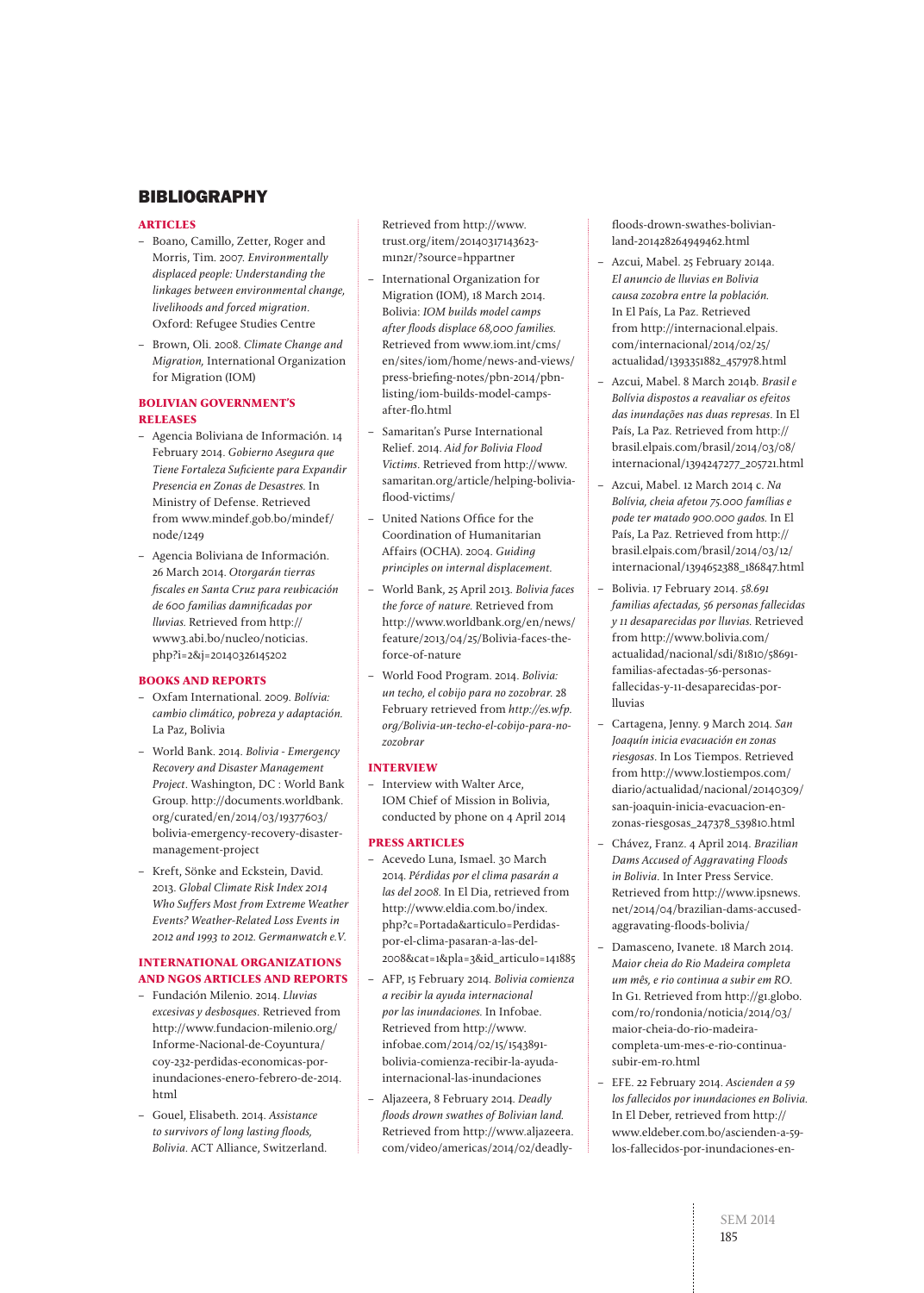bolivia-/140222143514

- Economía Bolivia. 27 February 2014a. Iglesia Católica y Defensor del Pueblo piden declarar zona de desastre a Beni. Retrieved from http://www. economiabolivia.net/2014/02/27/ iglesia-catolica-y-defensor-delpueblo-piden-declarar-zona-dedesastre-a-beni/
- Economía Bolivia. 18 April 2014b. Pese a no declarar "zona de desastre", fluye la ayuda internacional. Retrieved from http://www.economiabolivia. net/2014/02/18/pese-a-no-declararzona-de-desastre-fluye-la-ayudainternacional/
- EL Dia. 10 March 2014. Son 22 mil las familias afectadas por las lluvias en el Beni. Retrieved from http://www.eldia.com.bo/index. php?cat=1&pla=3&id\_articulo=140374
- El Diario. 28 January 2014a. Gobierno decreta emergencia nacional para socorrer a damnificados. Retrieved from http://www.eldiario.net/ noticias/2014/2014\_01/nt140128/ sociedad.php?n=56&-gobiernodecreta-emergencia-nacional-parasocorrer-a-damnificados
- El Diario. 3 February 2014b. Gobierno debería tomar medidas preventivas en época de lluvias. Retrieved from http://www.economiabolivia. net/2014/02/03/gobierno-deberiatomar-medidas-preventivas-en-epocade-lluvias/
- El Diario. 1 March 2014c. Esfuerzos divididos no garantiza alimentos para los damnificados. In FM Bolivia. Retrieved from http://www.fmbolivia.com.bo/ noticia137764-esfuerzos-divididosno-garantiza-alimentos-para-losdamnificados.html
- El Diario. 3 April 2014d. Guayaramerín en su peor momento por inundaciones. Retrieved from http://www.eldiario. net/noticias/2014/2014\_04/nt140403/ nacional.php?n=96&-guayaramerin-ensu-peor-momento-por-inundaciones
- El Diario. 4 April 2014e. Familias son evacuadas a región fronteriza brasileña. Retrieved from http://www.eldiario. net/noticias/2014/2014\_04/nt140404/ sociedad.php?n=65&-familias-sonevacuadas-a-region-fronterizabrasilenia
- El Diario. 4 April 2014f. Evacúan

decenas de familias a región fronteriza de Brasil. Retrieved from http://www. eldiario.net/noticias/2014/2014\_04/ nt140404/principal.php?n=104& evacuan-decenas-de-familias-aregion-fronteriza-de-brasil

- El Diario. 5 April 2014g. Evaluación de daños continúa en el Beni. Retrieved from http://www.eldiario.net/ noticias/2014/2014\_04/nt140405/ sociedad.php?n=39&
- El Diario. 8 April 2014h Consignas políticas perjudican asistencia a familias benianas. Retrieved from http://www. eldiario.net/noticias/2014/2014\_04/ nt140408/sociedad.php?n=88& consignas-politicas-perjudicanasistencia-a-familias-benianas
- El Diario. 9 April 2014i. Comenzarán a reconstruir Beni y preocupa las próximas lluvias. Retrieved from http://www. eldiario.net/noticias/2014/2014\_04/ nt140409/sociedad.php?n=75& comenzaran-a-reconstruir-beni-ypreocupa-las-proximas-lluvias
- El Diario. 11 April 2014j. Programa Mundial de Alimentos reporta 325 mil afectados en el país. Retrieved from www.eldiario.net/ noticias/2014/2014\_04/nt140411/ sociedad.php?n=57&-programamundial-de-alimentos-reporta-325 mil-afectados-en-el-pais
- El Diario. 16 April 2014l. Personas damnificadas. Retrieved from http://www.eldiario.net/ noticias/2014/2014\_04/nt140416/ sociedad.php?n=98&-personasdamnificadas
- Erbol. 26 February 2014. TIPNIS: Sólo 23 de 64 comunidades fueron asistidas. Retrieved from http://www.erbol. com.bo/noticia/indigenas/26022014/ tipnis\_solo\_23\_de\_64\_comunidades\_ fueron\_asistidas
- Folha de S. Paulo. 22 May 2013. A Nova de Evo Morales. Retrieved from http://www1.folha.uol.com.br/ fsp/opiniao/110104-a-nova-de-evomorales.shtml
- Huañapaco, Felipe Coarite. 11 February 2014. Bolivia es vulnerable a los efectos de fenómenos naturales adversos. In El Diario. Retrieved from http://www.eldiario.net/ noticias/2014/2014\_02/nt140211/ opinion.php?n=28&-bolivia-

es-vulnerable-a-los-efectos-defenomenos-naturales-adversos

- Infobae. 25 February 2014. Denuncia en Bolivia: hay entrega selectiva de ayuda por las lluvias. Retrieved from http://www.infobae. com/2014/02/25/1546189-denunciabolivia-hay-entrega-selectiva-ayudalas-lluvias
- Los Tiempos Digital. 2 April 2014. Gobierno destina \$us 476 millones para reconstrucción de zonas afectadas. Retrieved from http:// www.lostiempos.com/diario/ actualidad/economia/20140402/ gobierno-destina-us-476millonespara-reconstruccion-dezonas\_250142\_546300.html
- Sanchez, Mariana. 8 February 2014. Deadly Floods Drown Swathes of Bolivian Land. In Al Jazeera, retrieved from www.aljazeera.com/ video/americas/2014/02/deadlyfloods-drown-swathes-bolivianland-201428264949462.html
- Stephanes, Giovanny Vera. 2 March 2012. La Niña provoca chuvas nas Amazônia boliviana. In O Eco. Retrieved from http://www.oeco.org. br/noticias/25768-la-nina-ameacaamazonia-boliviana
- Peredo, Nelson. 7 March 2014. Agua cubre el 70 % de San Joaquín y evacúan 70 familias en Cobija. In Los Tiempos Digital. Retrieved from www.lostiempos.com/diario/ actualidad/nacional/20140307/aguacubre-el-70-de-san-joaquin-y-evacuan-70-familias-en\_247179\_539306.html
- Pérez, Wilma. 2014. El Defensor observa inequidad y duplicidad en la entrega de ayuda. In La Razon, La Paz, 27 February. Retrieved from http://www.la-razon.com/sociedad/ Defensor-observa-inequidad-duplicidadentrega\_0\_2006199366.html
- Usi, Eva. 8 January 2013. TIPNIS: más que un conflicto por una carretera. In Deutsche Welle. Retrieved from http:// www.dw.de/tipnis-m%C3%A1sque-un-conflicto-por-unacarretera/a-16506622

#### **SITES**

- Central Intelligence Agency. The World Factbook, Bolivia
- https://www.cia.gov/library/ publications/the-world-factbook/